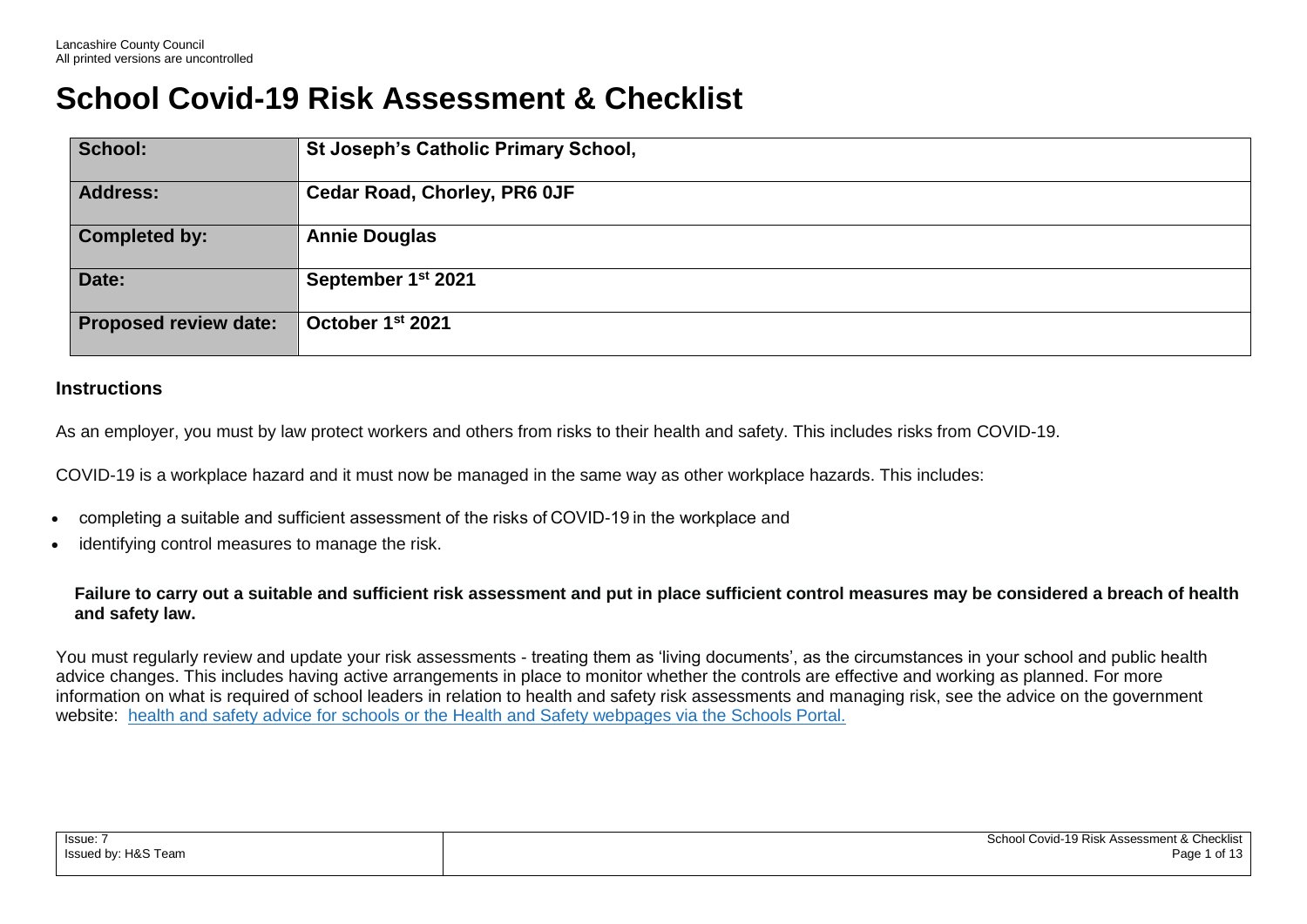| <b>Potential hazards</b><br>&<br>guidance on how to control theesm                                                                                                                                                                                                                                                                                                                                                                                                                                                                           | Do you<br>believe the<br>hazard is<br>adequately<br>controlled?<br><b>Yes or No</b> | <b>Recommended Controls Measures</b><br>Control measures must be amended to reflect the circumstances of<br>your workplace by removing, adding, or amending content below.                                                                                                                                                                                                                                                                                                                                                                                                                                                                  |
|----------------------------------------------------------------------------------------------------------------------------------------------------------------------------------------------------------------------------------------------------------------------------------------------------------------------------------------------------------------------------------------------------------------------------------------------------------------------------------------------------------------------------------------------|-------------------------------------------------------------------------------------|---------------------------------------------------------------------------------------------------------------------------------------------------------------------------------------------------------------------------------------------------------------------------------------------------------------------------------------------------------------------------------------------------------------------------------------------------------------------------------------------------------------------------------------------------------------------------------------------------------------------------------------------|
| Reduce the risk of the virus spreading through aerosols                                                                                                                                                                                                                                                                                                                                                                                                                                                                                      |                                                                                     |                                                                                                                                                                                                                                                                                                                                                                                                                                                                                                                                                                                                                                             |
| When school is in operation, it is important to ensure it is well<br>ventilated and that a comfortable teaching environment is<br>maintained. Arrangements should balance the need for<br>increased ventilation while maintaining a comfortable<br>temperature.<br>Schools should follow LCC's Simple Steps for Good Ventilation<br>guidance and complete the Ventilation Checklist.<br>Specialist advice and assistance on ventilation measures can be<br>obtained from the Building Services Engineers<br>duty.engineer@lancashire.gov.uk. | Yes                                                                                 | • The Ventilation Inspection Checklist has been completed and is<br>attached as an appendix to the "COVID Secure Risk Assessment".<br>• Any required actions as an outcome from the ventilation inspection<br>have been implemented or are being progressed accordingly (see<br>details in action plan section).<br>• In accordance with the ventilation checklist school will ensure that<br>appropriate ventilation is available in all occupied spaces.<br>• Any areas identified with poor ventilation have been raised with the<br>building services engineer. Discuss staffroom, Nurture Room and<br><b>Infant Group Room with LC</b> |
| Reduce the risk of the virus spreading through social contact                                                                                                                                                                                                                                                                                                                                                                                                                                                                                |                                                                                     |                                                                                                                                                                                                                                                                                                                                                                                                                                                                                                                                                                                                                                             |
| COVID-19 can still be spread through social contact. The risk can<br>be mitigated by reducing the number of people staff and pupils<br>come into contact with during the day.<br>It is no longer necessary to keep children in consistent groups<br>('bubbles'). This means that assemblies can resume, and there is<br>no longer a need to make alternative arrangements to avoid<br>mixing at lunch.                                                                                                                                       | Yes                                                                                 | • New guidance means that there are no restrictions in place for<br>schools. However, all staff and pupils remain aware of the benefits of<br>social distancing - return to school plan shared with staff, parents<br>and pupils. Some measures remain in place to reduce social<br>distancing i.e. <b>separate breaktimes/entrances and exits</b> (see return to<br>school plan)                                                                                                                                                                                                                                                           |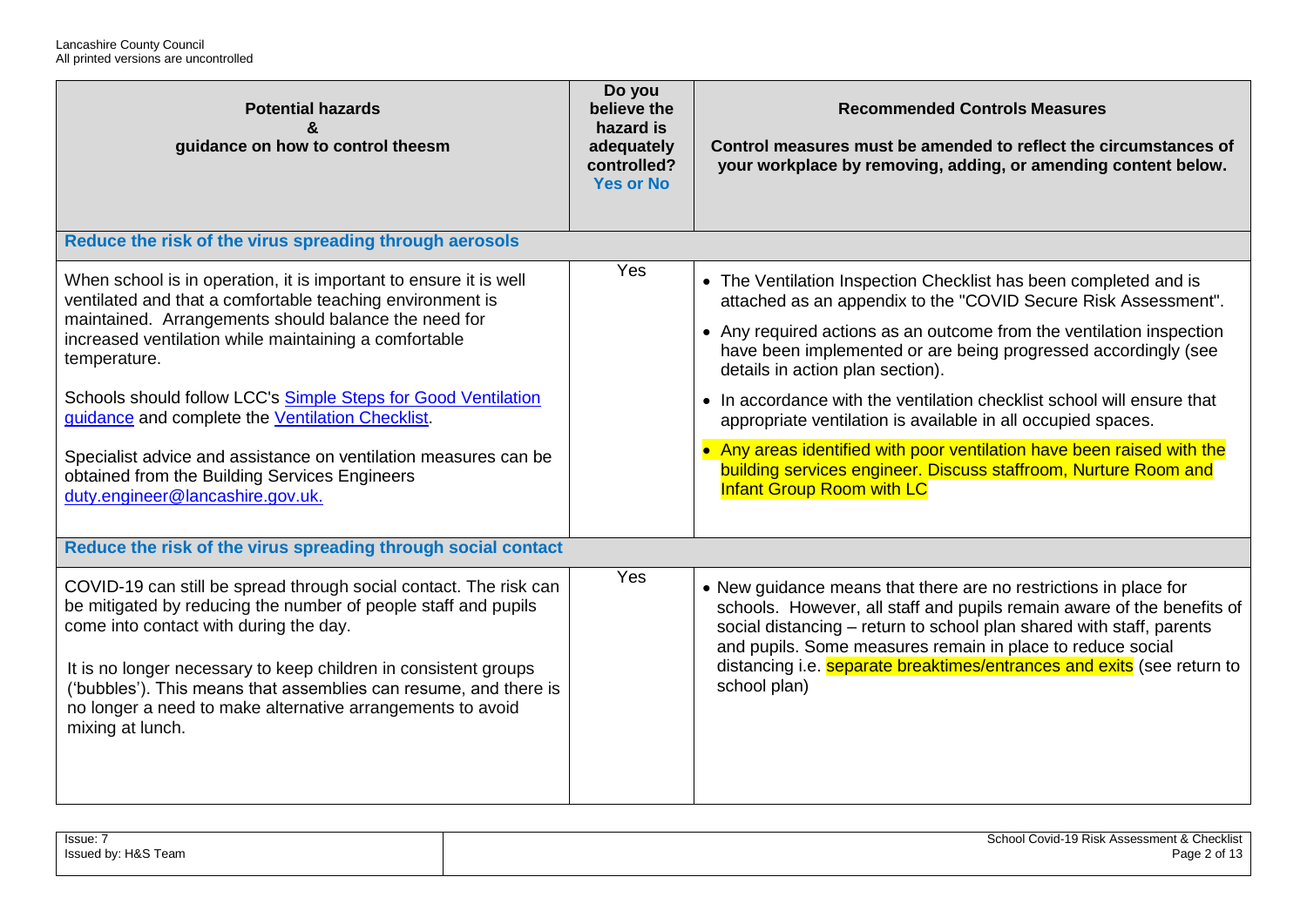| <b>Potential hazards</b><br>$\boldsymbol{\kappa}$<br>guidance on how to control theesm                                                                                                                                                                                                                                                                                                                     | Do you<br>believe the<br>hazard is<br>adequately<br>controlled?<br><b>Yes or No</b> | <b>Recommended Controls Measures</b><br>Control measures must be amended to reflect the circumstances of<br>your workplace by removing, adding, or amending content below.                                                                                                                                                                                                                                                                                                                                                                                                                                                                                                                                                                                                                                                                                                                                                                                                                                                                                                                                                                                                                                                                                                                                                                                                                                |
|------------------------------------------------------------------------------------------------------------------------------------------------------------------------------------------------------------------------------------------------------------------------------------------------------------------------------------------------------------------------------------------------------------|-------------------------------------------------------------------------------------|-----------------------------------------------------------------------------------------------------------------------------------------------------------------------------------------------------------------------------------------------------------------------------------------------------------------------------------------------------------------------------------------------------------------------------------------------------------------------------------------------------------------------------------------------------------------------------------------------------------------------------------------------------------------------------------------------------------------------------------------------------------------------------------------------------------------------------------------------------------------------------------------------------------------------------------------------------------------------------------------------------------------------------------------------------------------------------------------------------------------------------------------------------------------------------------------------------------------------------------------------------------------------------------------------------------------------------------------------------------------------------------------------------------|
|                                                                                                                                                                                                                                                                                                                                                                                                            |                                                                                     |                                                                                                                                                                                                                                                                                                                                                                                                                                                                                                                                                                                                                                                                                                                                                                                                                                                                                                                                                                                                                                                                                                                                                                                                                                                                                                                                                                                                           |
| Maintain good hygiene throughout the day                                                                                                                                                                                                                                                                                                                                                                   |                                                                                     |                                                                                                                                                                                                                                                                                                                                                                                                                                                                                                                                                                                                                                                                                                                                                                                                                                                                                                                                                                                                                                                                                                                                                                                                                                                                                                                                                                                                           |
| Effective hand washing your hands is one of the easiest ways to<br>protect yourself and others from illnesses such as Covid-19.<br>Washing your hands properly removes dirt, viruses and bacteria<br>and prevents them spreading to other people and objects which<br>in turn can spread illnesses such as Covid-19.<br>Public Health England provides best practice guidance on how to<br>wash your hands | Yes                                                                                 | Staff, pupils and visitors are instructed to wash hands or use hand<br>sanitiser regularly throughout the day particularly when they arrive<br>at school, when they return from breaks, when they change rooms,<br>before and after eating, after using the toilet, after touching shared<br>resources or after touching their face, blowing their nose, sneezing,<br>coughing;<br>Hand washing facilities are readily available. Where hand washing<br>facilities are not readily available, hand sanitiser stations have been<br>positioned to allow pupils and staff to clean their hands regularly.<br>Skin cleaning wipes have been made available for use with very<br>young pupils or pupils with complex needs;<br>Staff have frequent opportunities to wash their hands when<br>providing care to non-symptomatic children who present behaviours<br>which may increase the risk of droplet transmission such as biting,<br>licking, kissing or spitting.<br>Alcohol based hand sanitiser or wipes are not used in lessons or<br>activities involving the use of naked flames e.g. in science labs or<br>food tech classes. In these areas where necessary hands will be<br>washed using soap and running water and dried thoroughly;<br>Pupils are reminded how to catch coughs and sneezes if a tissue is<br>not readily available i.e. in the crook of the elbow rather than in the<br>hands; |

| Issue: 7            | School Covid-19 Risk Assessment & Checklist |
|---------------------|---------------------------------------------|
| Issued by: H&S Team | Page 3 of 13                                |
|                     |                                             |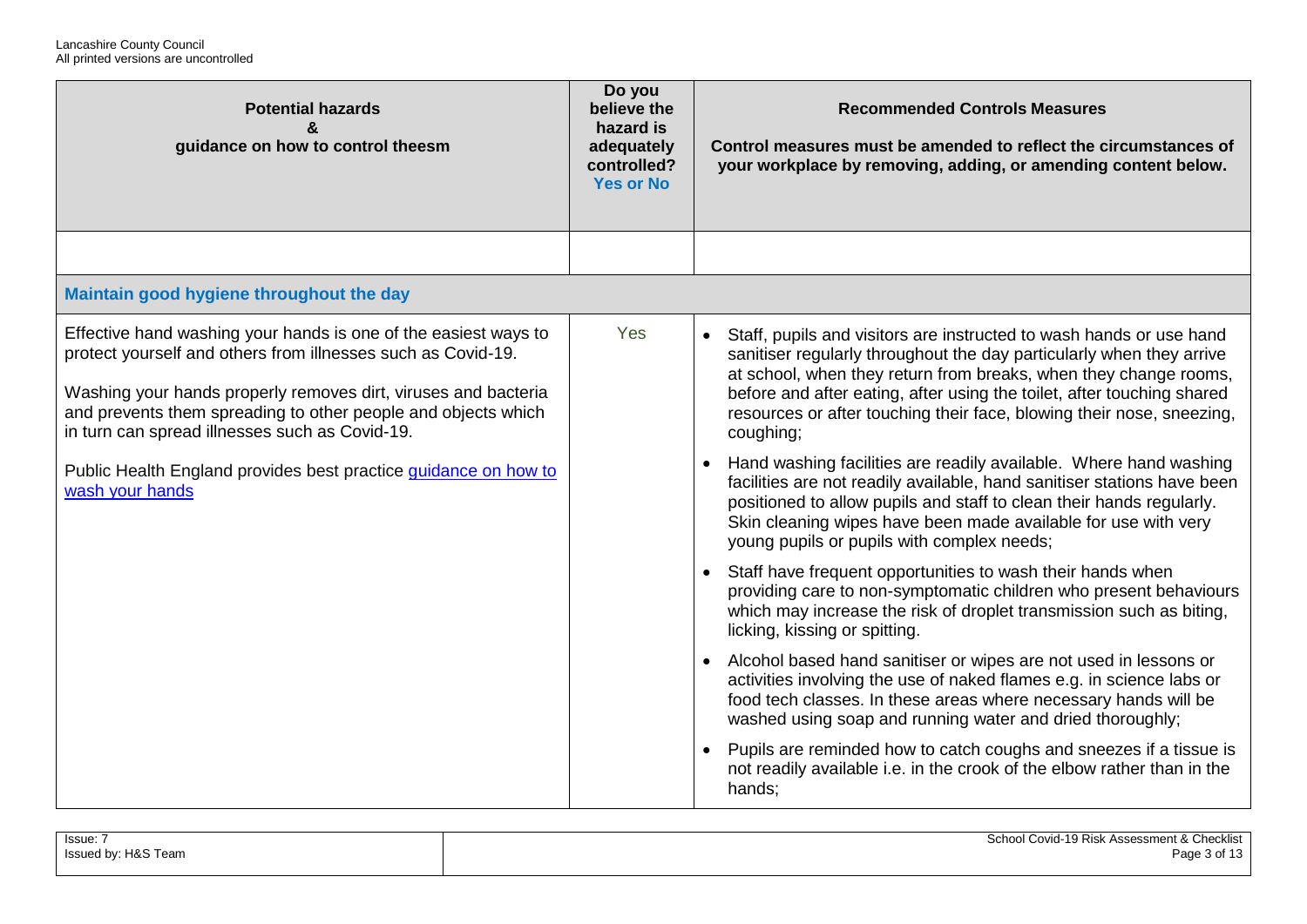| <b>Potential hazards</b><br>&<br>guidance on how to control theesm                                                                                                                                                                                                                                                                                                                                                                                                                                                                                   | Do you<br>believe the<br>hazard is<br>adequately<br>controlled?<br><b>Yes or No</b> | <b>Recommended Controls Measures</b><br>Control measures must be amended to reflect the circumstances of<br>your workplace by removing, adding, or amending content below.                                                                                                                                                                                                                                                                                                                                                                                                                                        |
|------------------------------------------------------------------------------------------------------------------------------------------------------------------------------------------------------------------------------------------------------------------------------------------------------------------------------------------------------------------------------------------------------------------------------------------------------------------------------------------------------------------------------------------------------|-------------------------------------------------------------------------------------|-------------------------------------------------------------------------------------------------------------------------------------------------------------------------------------------------------------------------------------------------------------------------------------------------------------------------------------------------------------------------------------------------------------------------------------------------------------------------------------------------------------------------------------------------------------------------------------------------------------------|
|                                                                                                                                                                                                                                                                                                                                                                                                                                                                                                                                                      |                                                                                     | Posters display good hand washing technique and government<br>guidelines on good respiratory hygiene;<br>Staff supporting others to evacuate are aware of the need to follow<br>hand washing or sanitising instructions.<br>First aiders will pay particular attention to sanitisation measures<br>immediately before and following the administration of first aid.<br>Staff who have assisted someone who has taken unwell with<br>COVID-19 symptoms are aware of the need to follow appropriate<br>handwashing guidelines.                                                                                     |
| Reduce the risk of the virus spreading through contact with contaminated surfaces                                                                                                                                                                                                                                                                                                                                                                                                                                                                    |                                                                                     | Staff handling deliveries will observe good hand hygiene.                                                                                                                                                                                                                                                                                                                                                                                                                                                                                                                                                         |
| COVID-19 can still be spread through touching contaminated<br>surfaces.<br>An appropriate cleaning schedule must be in place and<br>maintained. This should include regular cleaning of areas and<br>equipment (for example, twice per day), with a particular focus on<br>frequently touched surfaces.<br>Where cleaning is required after a known or suspected case of<br>COVID-19, refer to the guidance on cleaning in non-healthcare<br>settings.<br>Provide extra non recycling bins for the disposal of single use<br>face coverings and PPE. | Yes                                                                                 | • An enhanced cleaning schedule is in place. A documented cleaning<br>checklist identifies cleaning requirements and individual<br>responsibilities.<br>• Rooms/shared areas are cleaned regularly; at least twice day.<br>• Repeatedly touched objects such as railings/bannisters, door and<br>window handles, taps, desk/tabletops, computer equipment, MFDs,<br>telephones and toilet facilities are frequently cleaned.<br>• Classroom based resources that are shared such as books, play<br>equipment, toys, sports equipment, outdoor play equipment, art and<br>science equipment are cleaned regularly. |
| Issue: 7<br>Issued by: H&S Team                                                                                                                                                                                                                                                                                                                                                                                                                                                                                                                      |                                                                                     | School Covid-19 Risk Assessment & Checklist<br>Page 4 of 13                                                                                                                                                                                                                                                                                                                                                                                                                                                                                                                                                       |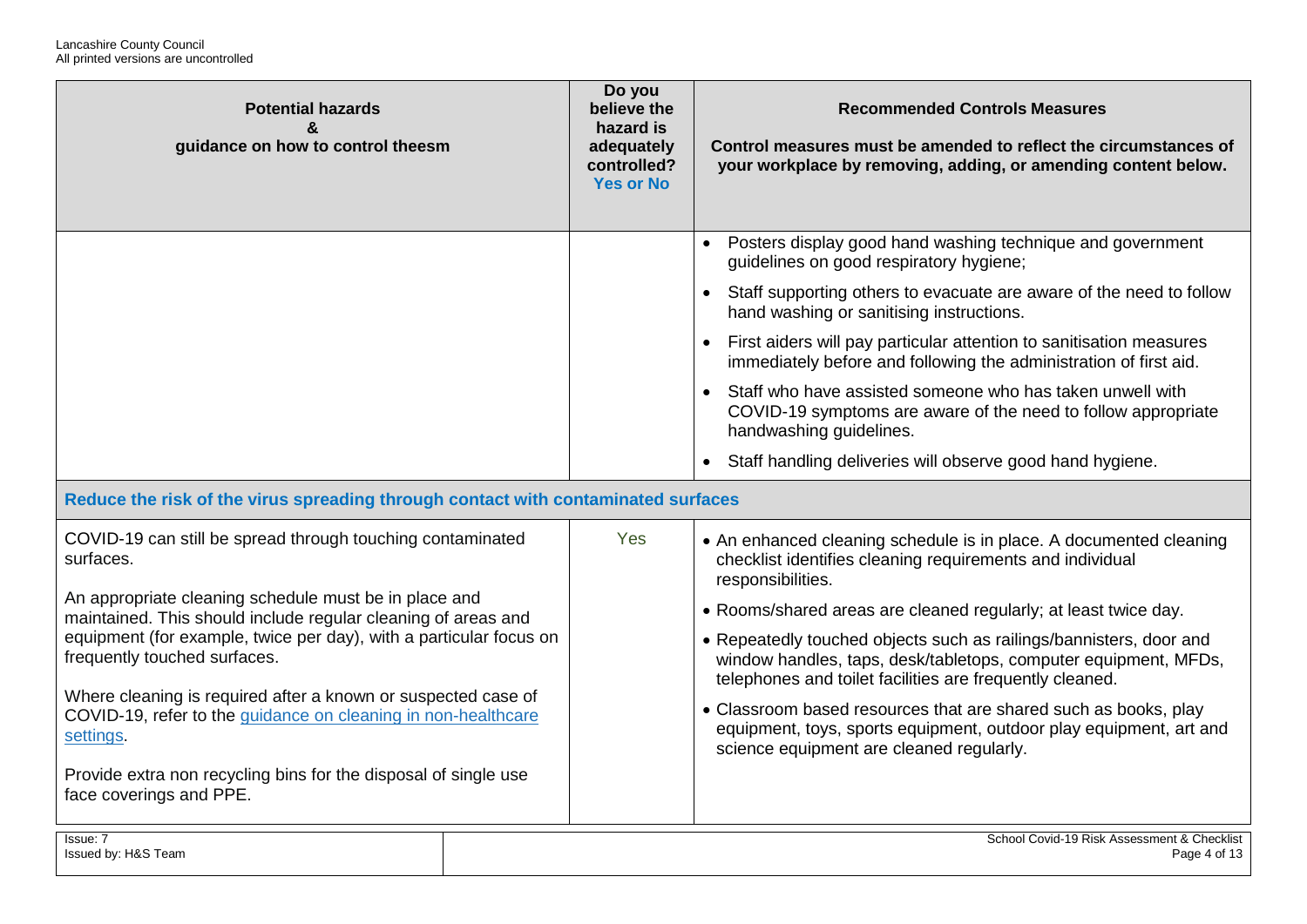| <b>Potential hazards</b><br>&<br>guidance on how to control theesm                                         | Do you<br>believe the<br>hazard is<br>adequately<br>controlled?<br><b>Yes or No</b> | <b>Recommended Controls Measures</b><br>Control measures must be amended to reflect the circumstances of<br>your workplace by removing, adding, or amending content below.                                                                                                                                                                                                   |
|------------------------------------------------------------------------------------------------------------|-------------------------------------------------------------------------------------|------------------------------------------------------------------------------------------------------------------------------------------------------------------------------------------------------------------------------------------------------------------------------------------------------------------------------------------------------------------------------|
|                                                                                                            |                                                                                     |                                                                                                                                                                                                                                                                                                                                                                              |
| Refer to the guidance on how to dispose of personal or business<br>waste including face coverings and PPE. |                                                                                     | • Where equipment/machinery cannot be washed down regularly<br>alternative protective measures have been designed. (separate<br>assigned ipads in KS2).                                                                                                                                                                                                                      |
|                                                                                                            |                                                                                     | • Where non-symptomatic children present behaviours which may<br>increase the risk of droplet transmission such as biting, licking,<br>kissing or spitting there will be increased vigilance of cleaning of<br>frequently touched surfaces.                                                                                                                                  |
|                                                                                                            |                                                                                     | • Staff and pupils are encouraged to have their pens and pencils to<br>avoid the need to share items that cannot be easily cleaned;                                                                                                                                                                                                                                          |
|                                                                                                            |                                                                                     | • Unnecessary sharing including the sharing of items that do not<br>contribute to a pupil's education or development is discouraged;                                                                                                                                                                                                                                         |
|                                                                                                            |                                                                                     | • Staff have been instructed on cleaning and sanitising requirements<br>including the use of chemicals and cleaning materials and<br>instructions on the use of PPE;                                                                                                                                                                                                         |
|                                                                                                            |                                                                                     | • Waste cleaning materials are disposed of in the usual way unless it is<br>confirmed or suspected that they are contaminated as a result of a<br>member of staff or pupil displaying symptoms. School follows the<br>procedures set out in the Government guidance Cleaning in Non-<br>Health Care Settings following a confirmed or suspected case of<br>COVID-19 on site; |
|                                                                                                            |                                                                                     | • Contaminated or suspected contaminated waste is double bagged,<br>labelled and stored for 72 hours before being disposed of with<br>general waste;                                                                                                                                                                                                                         |
|                                                                                                            |                                                                                     | • Where it is not possible to store waste for 72 hours, arrangements<br>will be made for collection by the school's specialist clinical waste<br>contractor;                                                                                                                                                                                                                 |
| Issue: 7                                                                                                   |                                                                                     | School Covid-19 Risk Assessment & Checklist                                                                                                                                                                                                                                                                                                                                  |
| Issued by: H&S Team                                                                                        |                                                                                     | Page 5 of 13                                                                                                                                                                                                                                                                                                                                                                 |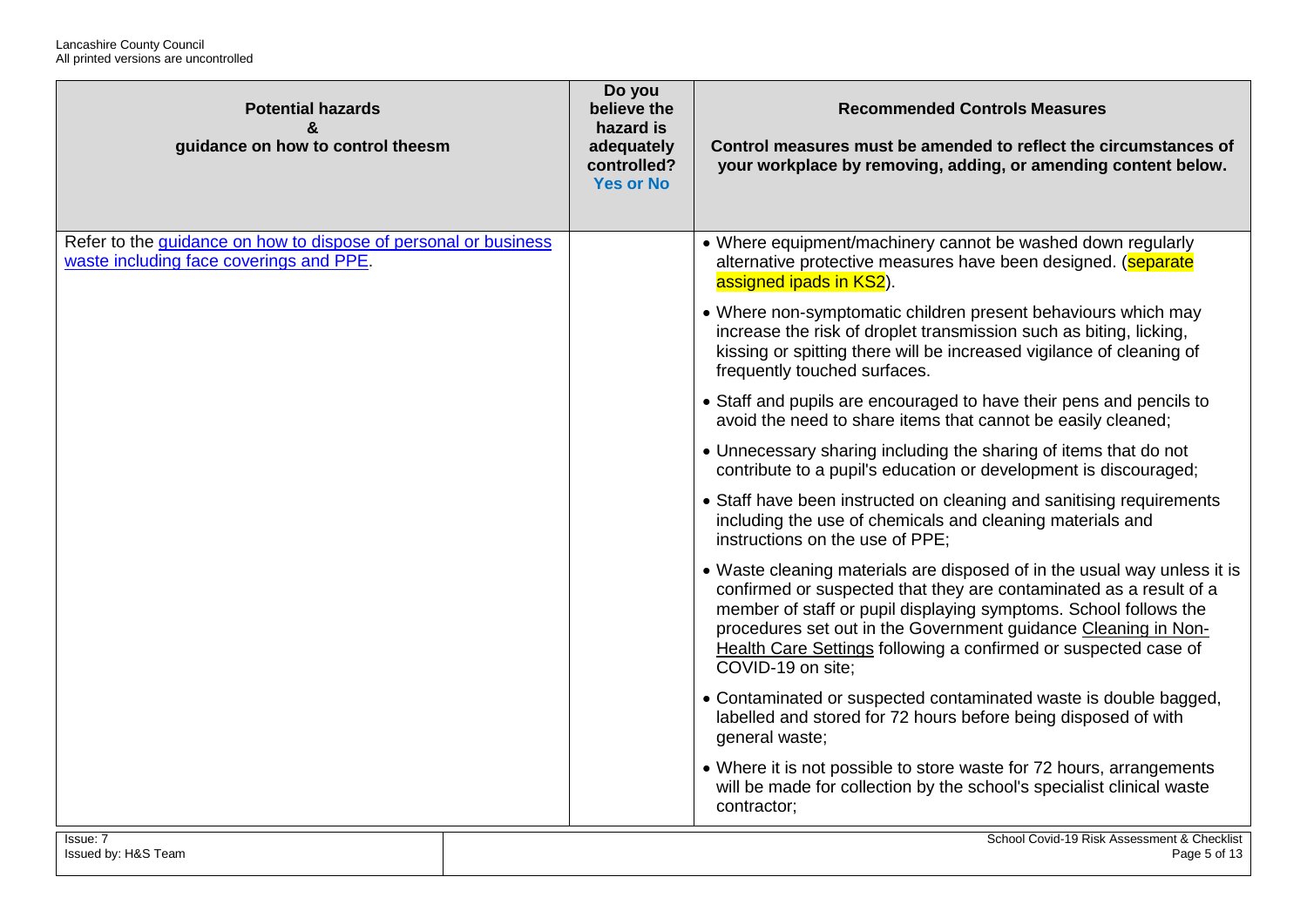| <b>Potential hazards</b><br>&<br>guidance on how to control theesm                                                                                                                                                                                                                                                                                                                                                                                                                                                                                                                                                                                                                                                                                                                                                                                                                                                                                                                                                                                                                                                                                                                                                                                                                                                                                                                       | Do you<br>believe the<br>hazard is<br>adequately<br>controlled?<br><b>Yes or No</b> | <b>Recommended Controls Measures</b><br>Control measures must be amended to reflect the circumstances of<br>your workplace by removing, adding, or amending content below.                                                                                                                                                                                                                                                                                                                                                                                                                                                                                                                                                                                                                                                                                                                                                                                                                                                                                                                                                                                                                                                                                                                                      |
|------------------------------------------------------------------------------------------------------------------------------------------------------------------------------------------------------------------------------------------------------------------------------------------------------------------------------------------------------------------------------------------------------------------------------------------------------------------------------------------------------------------------------------------------------------------------------------------------------------------------------------------------------------------------------------------------------------------------------------------------------------------------------------------------------------------------------------------------------------------------------------------------------------------------------------------------------------------------------------------------------------------------------------------------------------------------------------------------------------------------------------------------------------------------------------------------------------------------------------------------------------------------------------------------------------------------------------------------------------------------------------------|-------------------------------------------------------------------------------------|-----------------------------------------------------------------------------------------------------------------------------------------------------------------------------------------------------------------------------------------------------------------------------------------------------------------------------------------------------------------------------------------------------------------------------------------------------------------------------------------------------------------------------------------------------------------------------------------------------------------------------------------------------------------------------------------------------------------------------------------------------------------------------------------------------------------------------------------------------------------------------------------------------------------------------------------------------------------------------------------------------------------------------------------------------------------------------------------------------------------------------------------------------------------------------------------------------------------------------------------------------------------------------------------------------------------|
| Personal protective equipment & face coverings                                                                                                                                                                                                                                                                                                                                                                                                                                                                                                                                                                                                                                                                                                                                                                                                                                                                                                                                                                                                                                                                                                                                                                                                                                                                                                                                           |                                                                                     |                                                                                                                                                                                                                                                                                                                                                                                                                                                                                                                                                                                                                                                                                                                                                                                                                                                                                                                                                                                                                                                                                                                                                                                                                                                                                                                 |
| Face coverings are no longer advised for pupils/students, staff<br>and visitors either in classrooms or in communal areas. The<br>Government has removed the requirement to wear face<br>coverings in law, but it still expects and recommends that they<br>are worn in enclosed and crowded spaces where you may come<br>into contact with people you don't normally meet. This includes<br>public transport and dedicated transport to school or college.<br>Most staff in schools will not require PPE beyond what they<br>would normally need for their work. The guidance on the use<br>of PPE in education, childcare and children's social care<br>settings provides more information on the use of PPE for COVID-<br>19.<br>Additional PPE for COVID-19 is only required in a very limited<br>number of scenarios:<br>if an individual child, young person or student becomes ill with<br>COVID-19 symptoms and only then if close contact is<br>necessary<br>when performing aerosol generating procedures (AGPs)<br>Non-symptomatic children who present behaviours which may<br>increase the risk of droplet transmission such as biting, licking,<br>kissing or spitting or who require care that cannot be provided<br>without close hands-on contact, should continue to receive care<br>in the same way as before COVID-19, including any existing<br>routine use of PPE. |                                                                                     | • Staff who are already using PPE to protect against non-COVID-<br>19 risks, will continue to do so. Use of PPE has been determined by<br>an assessment of risks in the workplace.<br>• First Aiders have read and follow the Government guidance for first<br>responders and the HSE Guidance on First Aid during the<br>coronavirus pandemic.<br>• When caring for someone with COVID-19 symptoms a face mask<br>should be worn if social distancing cannot be maintained and if<br>contact is necessary, gloves, an apron and a face mask should be<br>worn.<br>• Additional PPE is made available in First Aid boxes and alongside<br>Defibrillators.<br>• Disposable gloves, an impermeable apron and a fluid resistant<br>surgical face mask are to be worn when delivering hands on first aid<br>to adults where close contact cannot be avoided. If a risk<br>assessment indicates the likelihood of contamination by splashes,<br>droplets of blood or body fluids, disposable eye protection (such as<br>a face visor or goggles) will be worn.<br>• Staff are aware of the need to report insufficient levels of PPE to<br>their line manager.<br>• Disposable gloves and impermeable aprons must be worn when<br>cleaning areas that have been occupied by someone displaying<br>COVID-19 symptoms. |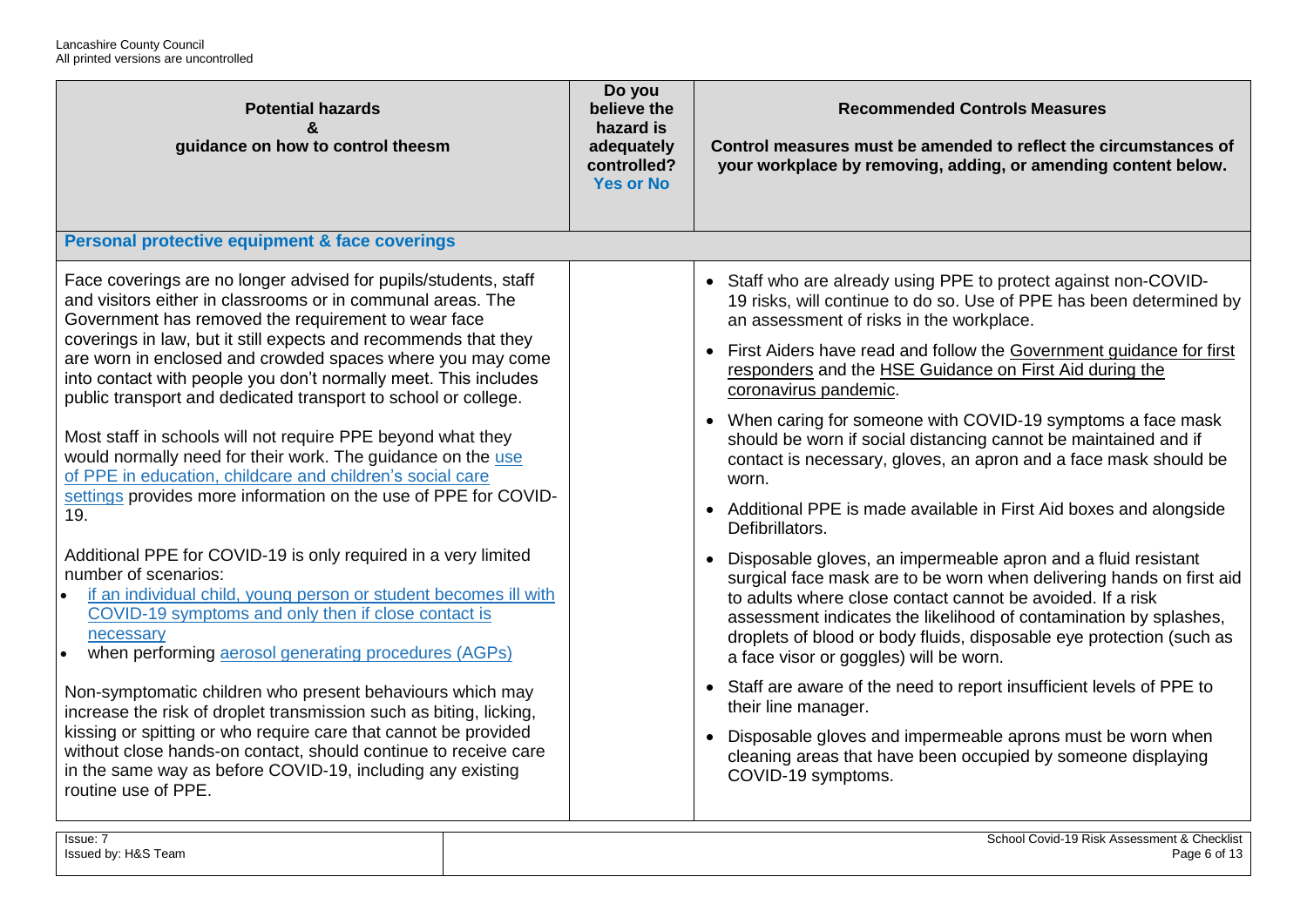| <b>Potential hazards</b><br>guidance on how to control theesm                                                                                                                                                                          | Do you<br>believe the<br>hazard is<br>adequately<br>controlled?<br><b>Yes or No</b> | <b>Recommended Controls Measures</b><br>Control measures must be amended to reflect the circumstances of<br>your workplace by removing, adding, or amending content below. |
|----------------------------------------------------------------------------------------------------------------------------------------------------------------------------------------------------------------------------------------|-------------------------------------------------------------------------------------|----------------------------------------------------------------------------------------------------------------------------------------------------------------------------|
| No additional PPE should be necessary because staff are dealing<br>with non-symptomatic children in a non-healthcare setting,<br>therefore the risk of viral transmission is very low.                                                 |                                                                                     | • Staff are aware of the arrangements for the safe use and disposal<br>of PPE including face masks/face coverings.                                                         |
| <b>Delivering First Aid to pupils</b><br>Children and young people who require first aid should continue<br>to receive care in the same way. No additional PPE is needed<br>because of COVID-19 for anyone who does not have symptoms. |                                                                                     |                                                                                                                                                                            |
| First Aiders should familiarise themselves with the Government<br>guidance for first responders and the HSE Guidance on First Aid<br>during the coronavirus pandemic.                                                                  |                                                                                     |                                                                                                                                                                            |
| The safe removal of PPE is a critical consideration to avoid self-<br>contamination. Staff should familiarise themselves with the<br>Government guidance on the use of personal protective<br>equipment.                               |                                                                                     |                                                                                                                                                                            |
| <b>Disposal of PPE</b><br>Disposal of used PPE and other waste should be in line<br>with cleaning non-healthcare settings outside the home.                                                                                            |                                                                                     |                                                                                                                                                                            |
| Settings such as special schools that generate clinical waste<br>should continue to follow their usual waste policies.                                                                                                                 |                                                                                     |                                                                                                                                                                            |
| Protecting people at higher risk of infection                                                                                                                                                                                          |                                                                                     |                                                                                                                                                                            |

| Issue:              | School Covid-19 Risk Assessment & Checklist |
|---------------------|---------------------------------------------|
| Issued by: H&S Team | Page 7 of 13                                |
|                     |                                             |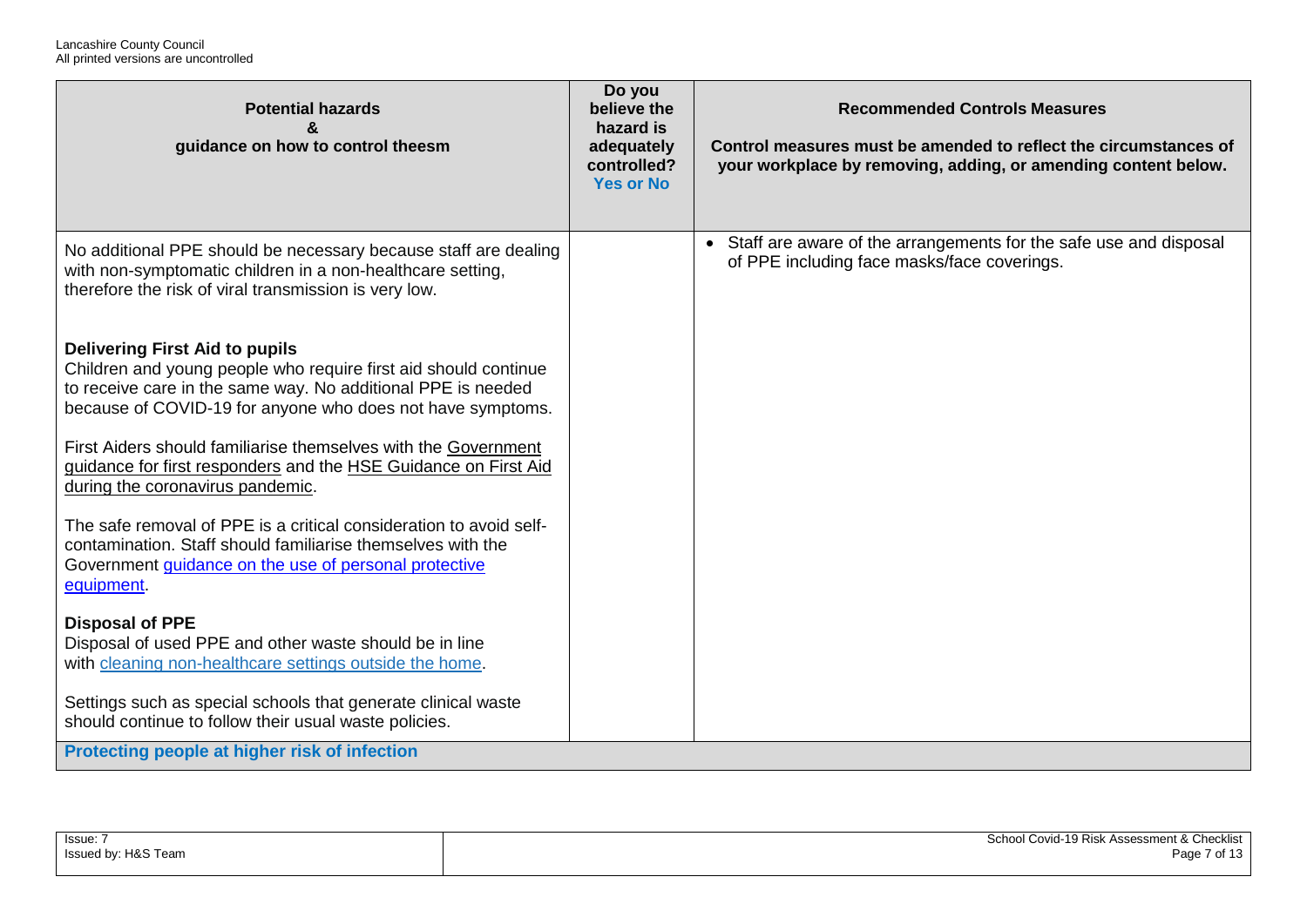| <b>Potential hazards</b><br>guidance on how to control theesm                                                                                                                                                                                                                                                                                                                                                                                                                                                                                                                                                                                                                                                                                                                                                                                                                                                                                                                                                                                                                                                                                     |  | Do you<br>believe the<br>hazard is<br>adequately<br>controlled?<br><b>Yes or No</b> | <b>Recommended Controls Measures</b><br>Control measures must be amended to reflect the circumstances of<br>your workplace by removing, adding, or amending content below.                                                                                                                                                                                                                                                                                                                                           |
|---------------------------------------------------------------------------------------------------------------------------------------------------------------------------------------------------------------------------------------------------------------------------------------------------------------------------------------------------------------------------------------------------------------------------------------------------------------------------------------------------------------------------------------------------------------------------------------------------------------------------------------------------------------------------------------------------------------------------------------------------------------------------------------------------------------------------------------------------------------------------------------------------------------------------------------------------------------------------------------------------------------------------------------------------------------------------------------------------------------------------------------------------|--|-------------------------------------------------------------------------------------|----------------------------------------------------------------------------------------------------------------------------------------------------------------------------------------------------------------------------------------------------------------------------------------------------------------------------------------------------------------------------------------------------------------------------------------------------------------------------------------------------------------------|
| There are some groups who are at higher risk of severe illness<br>from coronavirus. See guidance on who is at higher<br>risk and protecting people who are clinically extremely<br>vulnerable.<br>On-site provision should in all cases be retained for vulnerable<br>children and young people and the children of critical workers. If<br>settings must temporarily stop on-site provision on public health<br>advice, they should discuss alternative arrangements for<br>vulnerable children and young people with the Lancashire County<br>Council.<br>Further information is available in the guidance on supporting<br>pupils at school with medical conditions.<br>Extra consideration needs to be given to workers facing mental<br>and physical health difficulties. Those who are clinically extremely<br>vulnerable are no longer advised to shield but must continue to<br>be supported by discussing with them their individual needs and<br>supporting them in taking any additional precautions advised by<br>their clinicians.<br>Please refer to Government Guidance, Coronavirus (COVID-19):<br>advice for pregnant employees, |  | Yes                                                                                 | The school works closely with parents of children who are extremely<br>vulnerable to support a return to school, carrying out an individual<br>risk assessment as necessary;<br>An individual risk assessment has been completed for any staff<br>member who is in a vulnerable category, significant risk factors or<br>who is experiencing mental health issues due to COVID-19;<br>A new & expectant mother risk assessment and individual Covid-19<br>risk assessment has been completed for all pregnant staff. |
| Reduce the spread of COVID-19 by ensuring people isolate when they are legally required to do so                                                                                                                                                                                                                                                                                                                                                                                                                                                                                                                                                                                                                                                                                                                                                                                                                                                                                                                                                                                                                                                  |  |                                                                                     |                                                                                                                                                                                                                                                                                                                                                                                                                                                                                                                      |
| Close contacts will be identified via NHS Test and Trace and<br>education settings will no longer be expected to undertake                                                                                                                                                                                                                                                                                                                                                                                                                                                                                                                                                                                                                                                                                                                                                                                                                                                                                                                                                                                                                        |  | Yes                                                                                 | • School will follow the guidance in the latest PHE (Lancashire)<br>Schools Resource Pack which provides advice on managing<br>positive cases and who to contact for help;                                                                                                                                                                                                                                                                                                                                           |
| Issue: 7<br>Issued by: H&S Team                                                                                                                                                                                                                                                                                                                                                                                                                                                                                                                                                                                                                                                                                                                                                                                                                                                                                                                                                                                                                                                                                                                   |  |                                                                                     | School Covid-19 Risk Assessment & Checklist<br>Page 8 of 13                                                                                                                                                                                                                                                                                                                                                                                                                                                          |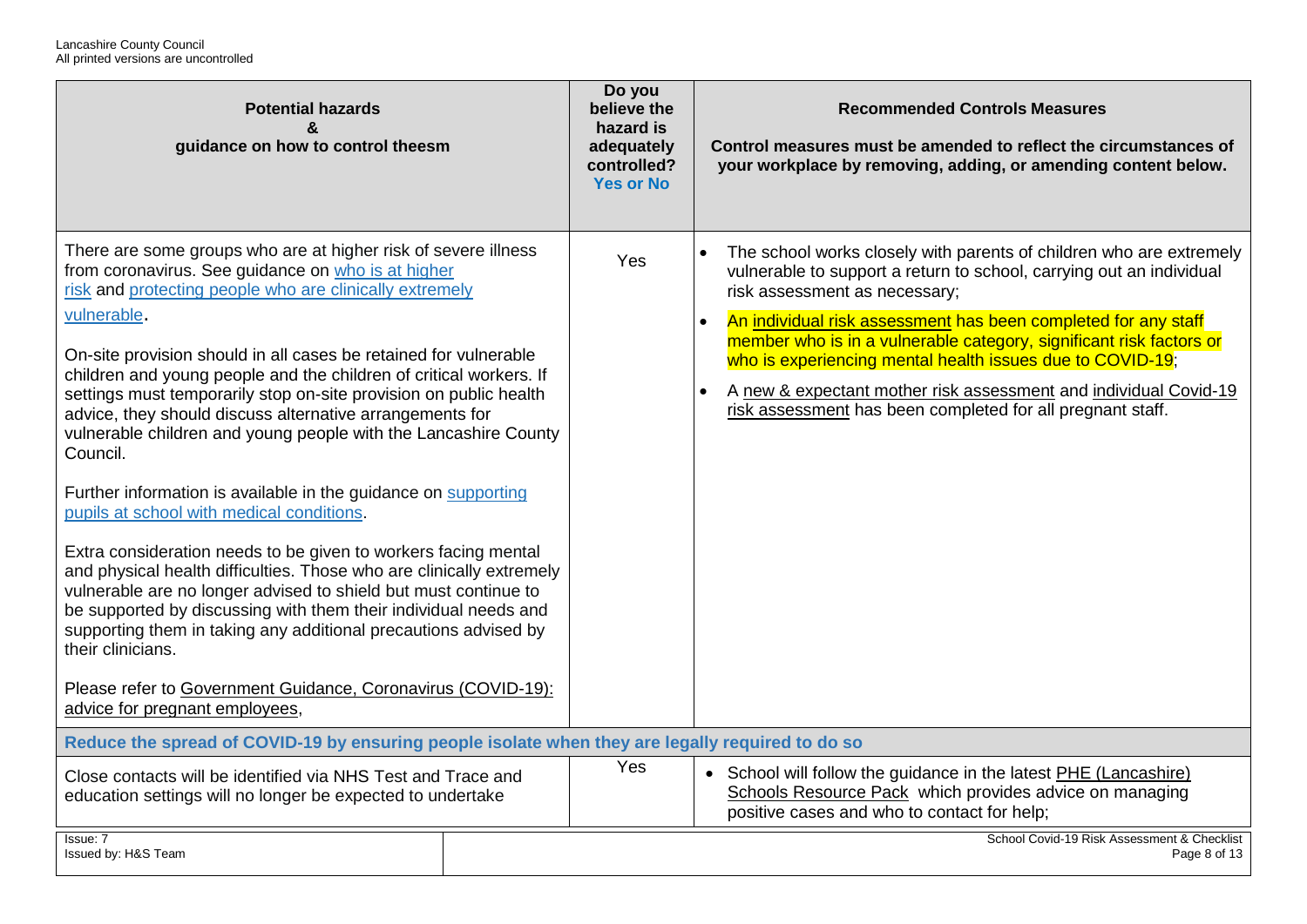| <b>Potential hazards</b><br>&<br>guidance on how to control theesm                                                                                                                                                                                                 | Do you<br>believe the<br>hazard is<br>adequately<br>controlled?<br><b>Yes or No</b> | <b>Recommended Controls Measures</b><br>Control measures must be amended to reflect the circumstances of<br>your workplace by removing, adding, or amending content below.                                                                                                                             |  |
|--------------------------------------------------------------------------------------------------------------------------------------------------------------------------------------------------------------------------------------------------------------------|-------------------------------------------------------------------------------------|--------------------------------------------------------------------------------------------------------------------------------------------------------------------------------------------------------------------------------------------------------------------------------------------------------|--|
| contact tracing. Managers and employees should refer to the<br>government guidance NHS Test and Trace in the workplace                                                                                                                                             |                                                                                     | • Staff and pupils are required to stay at home if they have COVID-19<br>symptoms and to seek a confirmation PCR test.                                                                                                                                                                                 |  |
| An individual is legally required to self-isolate if they<br>have tested positive for COVID-19<br>$\bullet$<br>have COVID-19 symptoms<br>$\bullet$<br>live in a household with someone who has symptoms,<br>$\bullet$<br>unless they're exempt from self-isolation |                                                                                     | • If anyone in school develops COVID-19 symptoms, however mild,<br>they will be sent home and advised to take a PCR test. Any staff<br>displaying symptoms will be mindful not to come into contact with<br>other staff. Any rooms they have used will be cleaned after they<br>have left.             |  |
| have been told to self-isolate by NHS Test and Trace<br>$\bullet$<br>Close contacts without symptoms are exempt from self-isolation<br>if;<br>they are fully vaccinated<br>$\bullet$                                                                               |                                                                                     | • If a pupil is awaiting collection, they will be left in a room on their<br>own if possible and safe to do so. A window will be opened for fresh<br>air ventilation. Appropriate PPE will be used if close contact is<br>necessary. Any rooms they have used will be cleaned after they<br>have left. |  |
| aged under 18 and 6 months<br>$\bullet$<br>they are taking part in a vaccine trial<br>$\bullet$<br>are not vaccinated for medical reasons<br>$\bullet$                                                                                                             |                                                                                     | • Staff and pupils identified as a close contact by NHS Test & Trace<br>will be required to take a PCR test but will not be required to self-<br>isolate whilst awaiting the results.                                                                                                                  |  |
| Instead they will be advised to take a PCR test. They do not<br>need to self-isolate whilst awaiting the results.                                                                                                                                                  |                                                                                     | • Staff and pupils with a positive PCR test result will be required to<br>self-isolate for 10 days and will be supported to do so.                                                                                                                                                                     |  |
| Refer to the latest government guidance Stay at home: guidance<br>for households with possible or confirmed coronavirus (Covid-19)<br>infection for further information.                                                                                           |                                                                                     | • Customers, visitors and contractors are instructed not to attend site<br>if they are displaying symptoms.                                                                                                                                                                                            |  |
| <b>Asymptomatic testing</b>                                                                                                                                                                                                                                        |                                                                                     |                                                                                                                                                                                                                                                                                                        |  |
| Testing remains important in reducing the risk of transmission of<br>infection within schools. That is why, whilst some measures are<br>relaxed, others will remain.                                                                                               |                                                                                     | • Staff are required to undertake twice weekly home LFD tests.<br>• Staff and pupils who have a positive LFD test are required to self-<br>isolate and to seek a confirmation PCR test.                                                                                                                |  |
| Issue: 7<br>Issued by: H&S Team                                                                                                                                                                                                                                    |                                                                                     | School Covid-19 Risk Assessment & Checklist<br>Page 9 of 13                                                                                                                                                                                                                                            |  |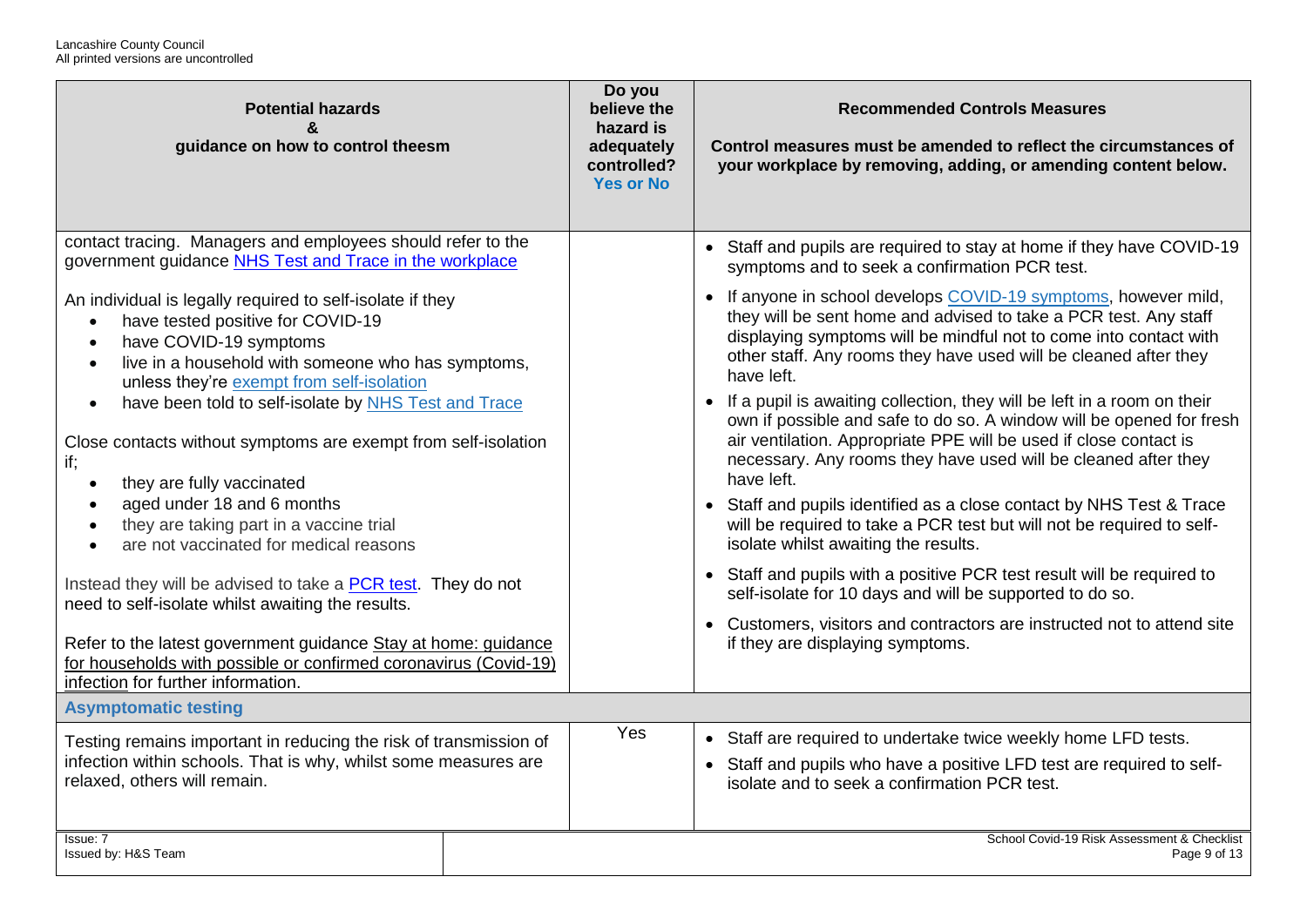| <b>Potential hazards</b><br>guidance on how to control theesm                                                                                                                                                                                                                                                                                                                                                                                                                                                                                                                    | Do you<br>believe the<br>hazard is<br>adequately<br>controlled?<br><b>Yes or No</b> | <b>Recommended Controls Measures</b><br>Control measures must be amended to reflect the circumstances of<br>your workplace by removing, adding, or amending content below.                                                                                                                                                                                                                                                                                                                                                                                                                                                                  |
|----------------------------------------------------------------------------------------------------------------------------------------------------------------------------------------------------------------------------------------------------------------------------------------------------------------------------------------------------------------------------------------------------------------------------------------------------------------------------------------------------------------------------------------------------------------------------------|-------------------------------------------------------------------------------------|---------------------------------------------------------------------------------------------------------------------------------------------------------------------------------------------------------------------------------------------------------------------------------------------------------------------------------------------------------------------------------------------------------------------------------------------------------------------------------------------------------------------------------------------------------------------------------------------------------------------------------------------|
| Additional information on PCR test kits for schools and further<br>education providers is available.<br>The government sharing platform provides information and<br>guidance for schools on testing arrangements.                                                                                                                                                                                                                                                                                                                                                                |                                                                                     |                                                                                                                                                                                                                                                                                                                                                                                                                                                                                                                                                                                                                                             |
| Reduce the risk for visitors and contractors                                                                                                                                                                                                                                                                                                                                                                                                                                                                                                                                     |                                                                                     |                                                                                                                                                                                                                                                                                                                                                                                                                                                                                                                                                                                                                                             |
| Provide clear guidance on how to reduce the risk of spreading<br>COVID-19 to people when they arrive.<br>Coordinate and cooperate with other occupiers, where the site<br>and facilities are shared including landlords and other tenants.                                                                                                                                                                                                                                                                                                                                       | Yes                                                                                 | Site guidance on social distancing and hygiene will be explained to<br>visitors, parents/carers and contractors on or before arrival. Site<br>rules are prominently displayed at all access points, including<br>sanitising, handwashing, social distancing, not entering if<br>symptomatic etc.                                                                                                                                                                                                                                                                                                                                            |
| <b>Reduce the spread of COVID-19 during Educational Visits</b>                                                                                                                                                                                                                                                                                                                                                                                                                                                                                                                   |                                                                                     |                                                                                                                                                                                                                                                                                                                                                                                                                                                                                                                                                                                                                                             |
| The travel list (and broader international travel policy) is subject<br>to change and green list countries may be moved into amber or<br>red. The travel lists may change during a visit and you must<br>comply with international travel legislation and should have<br>contingency plans in place to account for these changes.<br>You should undertake full and thorough risk assessments in<br>relation to all educational visits and ensure that any public health<br>advice, such as hygiene and ventilation requirements, is included<br>as part of that risk assessment. | Yes                                                                                 | International travel legislation will be complied with and contingency<br>$\bullet$<br>plans put in place to take into account the possible short notice<br>changes to travel policy and restrictions.<br>A full and thorough risk assessment will be completed taking<br>$\bullet$<br>account of any public health advice, such as hygiene and ventilation<br>requirements. The risk assessment will be approved depending on<br>the visit type, either by the school/nursery or LCCs Educational<br>Visits Team via Evolve prior to the visit taking place.<br>Risk assessments will consider contingency arrangements for a<br>$\bullet$ |
| Risk assessments should consider contingency arrangements for<br>a number of possibilities including a participant developing                                                                                                                                                                                                                                                                                                                                                                                                                                                    |                                                                                     | number of possibilities including staff having to self-isolate or<br>participants developing COVID symptoms whilst on the visit.                                                                                                                                                                                                                                                                                                                                                                                                                                                                                                            |

| lssue: ،            | School Covid-19 Risk Assessment & Checklist |
|---------------------|---------------------------------------------|
|                     |                                             |
| Issued by: H&S Team | Page 10 of 13                               |
|                     |                                             |
|                     |                                             |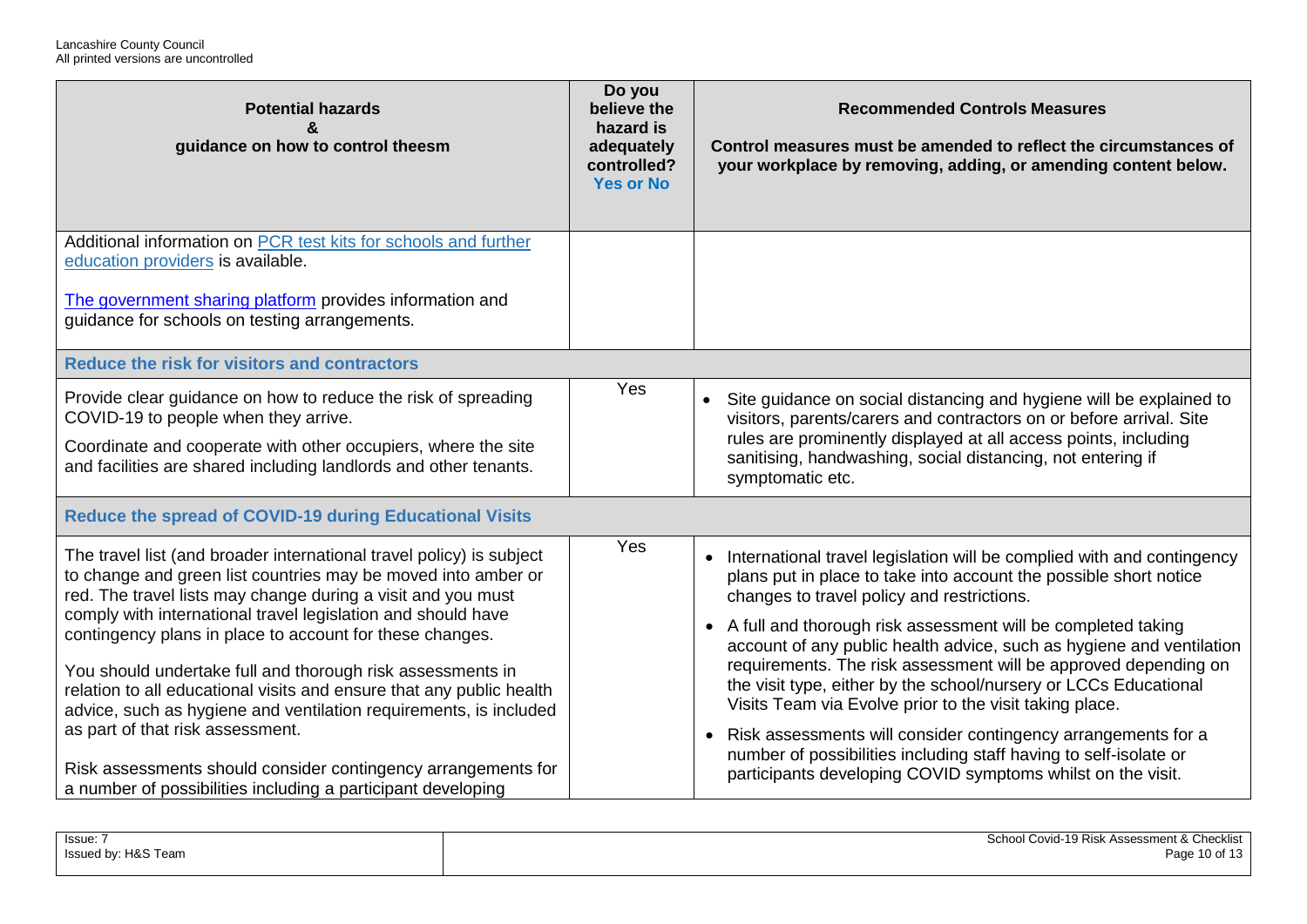| <b>Potential hazards</b><br>&<br>guidance on how to control theesm                                                                                                                                                                                                                                                                                                                                            | Do you<br>believe the<br>hazard is<br>adequately<br>controlled?<br><b>Yes or No</b> | <b>Recommended Controls Measures</b><br>Control measures must be amended to reflect the circumstances of<br>your workplace by removing, adding, or amending content below.                                                                                                                                                                                                                                              |  |  |
|---------------------------------------------------------------------------------------------------------------------------------------------------------------------------------------------------------------------------------------------------------------------------------------------------------------------------------------------------------------------------------------------------------------|-------------------------------------------------------------------------------------|-------------------------------------------------------------------------------------------------------------------------------------------------------------------------------------------------------------------------------------------------------------------------------------------------------------------------------------------------------------------------------------------------------------------------|--|--|
| COVID-19 symptoms during the visit or a member of staff having<br>to self-isolate and being unable to attend.<br>General quidance about educational visits is available and is<br>supported by specialist advice from the Outdoor Education<br><b>Advisory Panel (OEAP).</b>                                                                                                                                  |                                                                                     | The school will liaise with the venue/activity provider as part of the<br>$\bullet$<br>risk assessment process to ensure it has made its own assessment<br>of the risk of COVID-19 and implemented suitable controls<br>measures to prevent infection. Preliminary visits to the venue will<br>be carried out if deemed necessary to check measures are place<br>(pre-visit to Waterpark carried out by AD on 26/8/21). |  |  |
| Keep pupils and staff safe when travelling                                                                                                                                                                                                                                                                                                                                                                    |                                                                                     |                                                                                                                                                                                                                                                                                                                                                                                                                         |  |  |
| The government has removed the requirement to wear face<br>coverings in law but expects and recommends that they are worn<br>in enclosed and crowded spaces where you may come into<br>contact with people you don't normally meet. This includes public<br>transport and dedicated transport to school.<br>Up to date guidance on COVID-19 and school travel is available<br>from the School Transport team. | N/A                                                                                 | The control measures for dedicated transport have been aligned as<br>far as possible with the principles underpinning the system of<br>controls set out in school including ventilation, cleaning and<br>hygiene.<br>• When travelling on public or dedicated transport pupils, staff and<br>parents are expected and recommended to wear a face covering.                                                              |  |  |
| Managing a COVID-19 outbreak in school                                                                                                                                                                                                                                                                                                                                                                        |                                                                                     |                                                                                                                                                                                                                                                                                                                                                                                                                         |  |  |
| Please refer to PHE North West Schools Resource Pack for<br>advice on managing COVID-19 cases and outbreaks                                                                                                                                                                                                                                                                                                   | Yes                                                                                 | • An outbreak management plan is in place outlining how the school<br>will operate if there is an outbreak in the school or local area.                                                                                                                                                                                                                                                                                 |  |  |
| For support on outbreak management please contact;<br>COVID19-HealthProtection@lancashire.gov.uk                                                                                                                                                                                                                                                                                                              |                                                                                     | • Support is obtained as required from relevant teams including<br>Lancashire Public Health Education Outbreak Management team.                                                                                                                                                                                                                                                                                         |  |  |
| School should have contingency plans outlining what action to<br>take if pupils or staff test positive for COVID-19, or how school                                                                                                                                                                                                                                                                            |                                                                                     | • School continues to record COVID-19 related absence in<br>accordance with the information contained within the PHE North<br><b>West Schools Resource Pack.</b>                                                                                                                                                                                                                                                        |  |  |

| lssue: ì            | School Covid-19 Risk Assessment & Checklist |
|---------------------|---------------------------------------------|
| Issued by: H&S Team | Page 11 of 13                               |
|                     |                                             |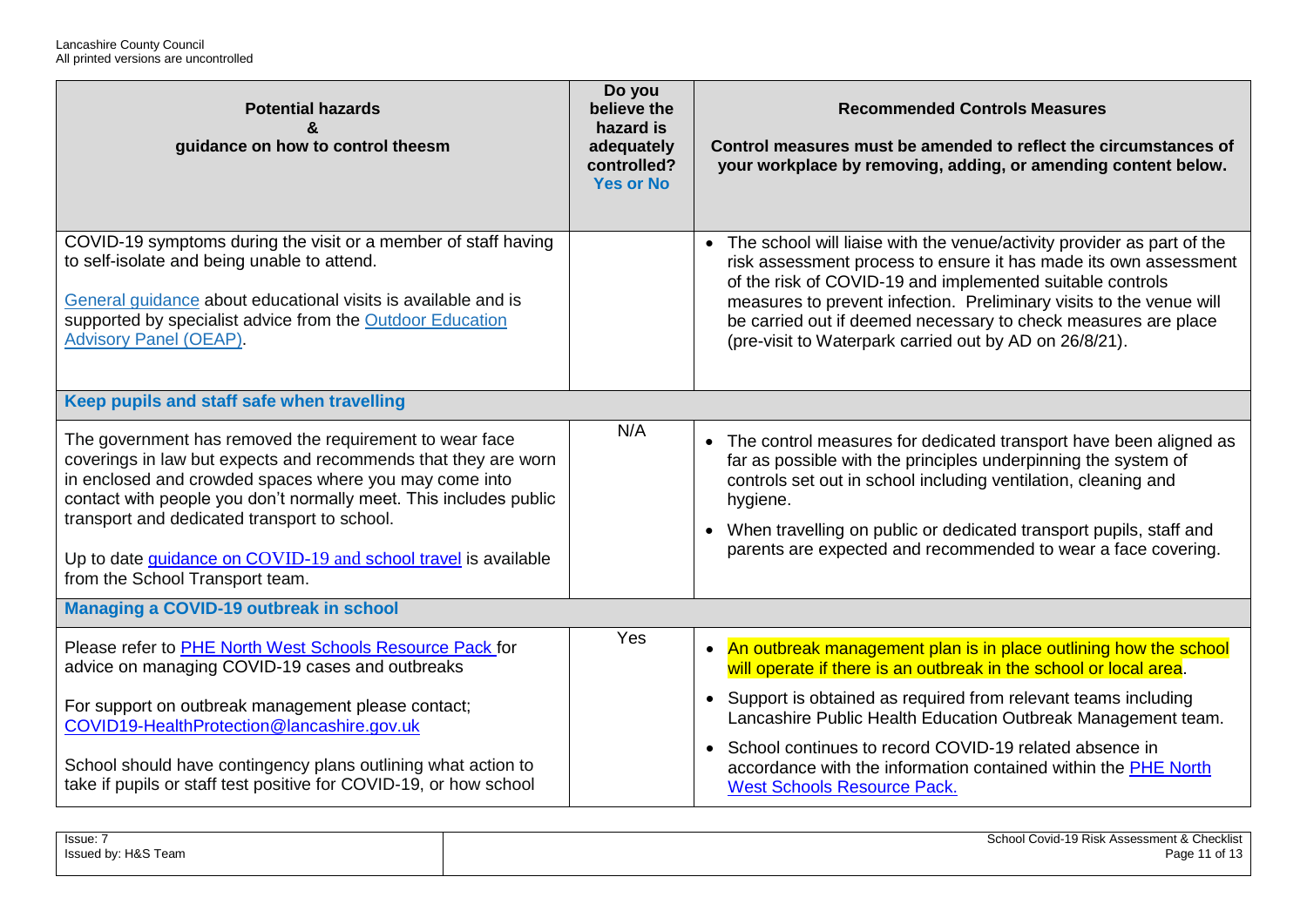| <b>Potential hazards</b><br>&<br>guidance on how to control theesm                                                                                                                                                                                                                                                                                                                                                                                                                         | Do you<br>believe the<br>hazard is<br>adequately<br>controlled?<br><b>Yes or No</b> | <b>Recommended Controls Measures</b><br>Control measures must be amended to reflect the circumstances of<br>your workplace by removing, adding, or amending content below.                                                                                                                                                                                                                                                                                   |  |  |
|--------------------------------------------------------------------------------------------------------------------------------------------------------------------------------------------------------------------------------------------------------------------------------------------------------------------------------------------------------------------------------------------------------------------------------------------------------------------------------------------|-------------------------------------------------------------------------------------|--------------------------------------------------------------------------------------------------------------------------------------------------------------------------------------------------------------------------------------------------------------------------------------------------------------------------------------------------------------------------------------------------------------------------------------------------------------|--|--|
| would operate if advised to take extra measures to help break<br>chains of transmission.<br>Guidance on what to include in contingency framework and<br>information on what circumstances might lead to additional<br>action, and the steps to work through, are contained the<br>government guidance Contingency framework: education and<br>childcare settings August 2021.<br><b>Communication, consultation and training</b>                                                           |                                                                                     | • In the event of an outbreak any staff required to work from home will<br>be supported to do so including ensuring they have suitable<br>equipment, developing appropriate communication channels and<br>looking after their physical and mental wellbeing.<br>• A homeworking checklist and risk assessment has been completed<br>for any staff working from home for a prolonged period which is<br>reviewed on a 3-monthly basis.                        |  |  |
| Employers have a legal duty to consult workers on health and<br>safety matters.<br>To help workers feel safe returning to work employers should<br>consult with them on any health and safety measures that have<br>been put in place to reduce the risk of COVID-19 spreading.<br>Schools continue to engage with staff (including through trade<br>unions and employee representative groups) to monitor and<br>understand any unforeseen impacts of changes to working<br>environments. | Yes                                                                                 | • Clear and up to date information and guidance on how to manage the<br>risks associated with Covid-19 is available via the schools portal and<br>Government website.<br>• Staff are consulted when considering local arrangements.<br>• Signage, posters and other instructions use simple, clear messaging<br>to explain guidelines using images and clear language, with<br>consideration of groups for which English may not be their first<br>language. |  |  |
| <b>Stress &amp; Anxiety</b>                                                                                                                                                                                                                                                                                                                                                                                                                                                                |                                                                                     |                                                                                                                                                                                                                                                                                                                                                                                                                                                              |  |  |
| Mental health is important, especially during times of uncertainty.<br>The government has published guidance on the mental health<br>and wellbeing aspects of coronavirus (COVID-19).<br>The Department for Education is providing additional support for<br>both pupil and staff wellbeing in the current situation. Information                                                                                                                                                          | Yes                                                                                 | The Headteacher and other senior staff monitor working<br>$\bullet$<br>arrangements and offer support and advice where necessary.<br>A procedure is available for individuals to report concerns over<br>$\bullet$<br>breaches of school safe working policy/guidelines so that<br>intervention can occur.                                                                                                                                                   |  |  |
| Issue: 7<br>Issued by: H&S Team                                                                                                                                                                                                                                                                                                                                                                                                                                                            |                                                                                     | School Covid-19 Risk Assessment & Checklist<br>Page 12 of 13                                                                                                                                                                                                                                                                                                                                                                                                 |  |  |